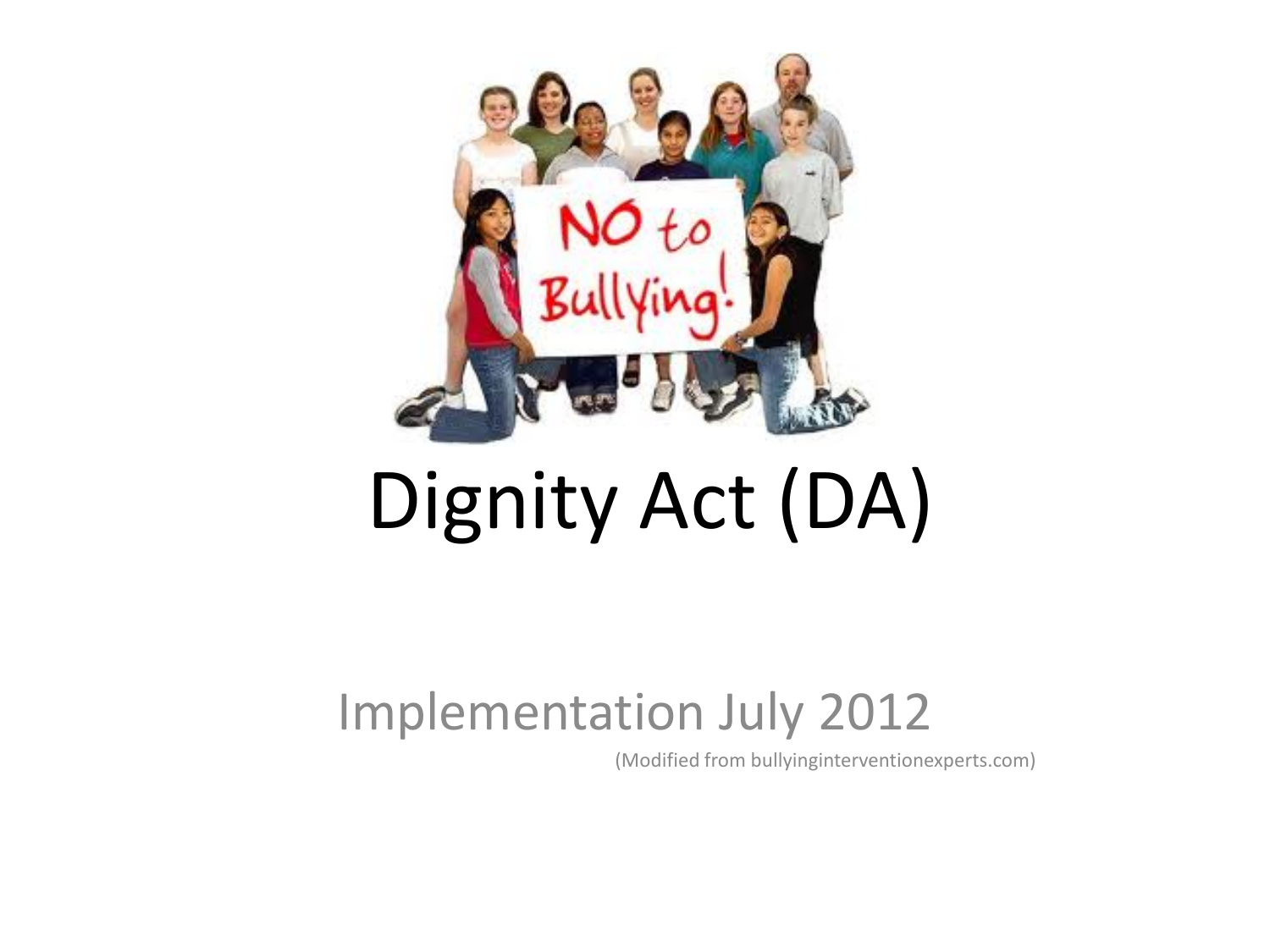# New York State's Law

- The Dignity Act (DA): It is hereby declared to be the policy of NYS to afford ALL STUDENTS in public schools an environment free of discrimination and harassment.
- Requires districts and schools to prevent, monitor and address bullying by July 2012.
- Prohibits harassment with respect to certain non-exclusive protected classes included but not limited to:
	- **\* actual or perceived race \* color**
	-
	- **\* ethnic group \* religion**
	- **\* religious practice \* disability**
	- **\* sexual orientation \* gender identity**
	- **\* sex**
- 
- **\* weight (size) \* national origin**
	-
	-
	-

• <http://www.p12.nysed.gov/dignityact/>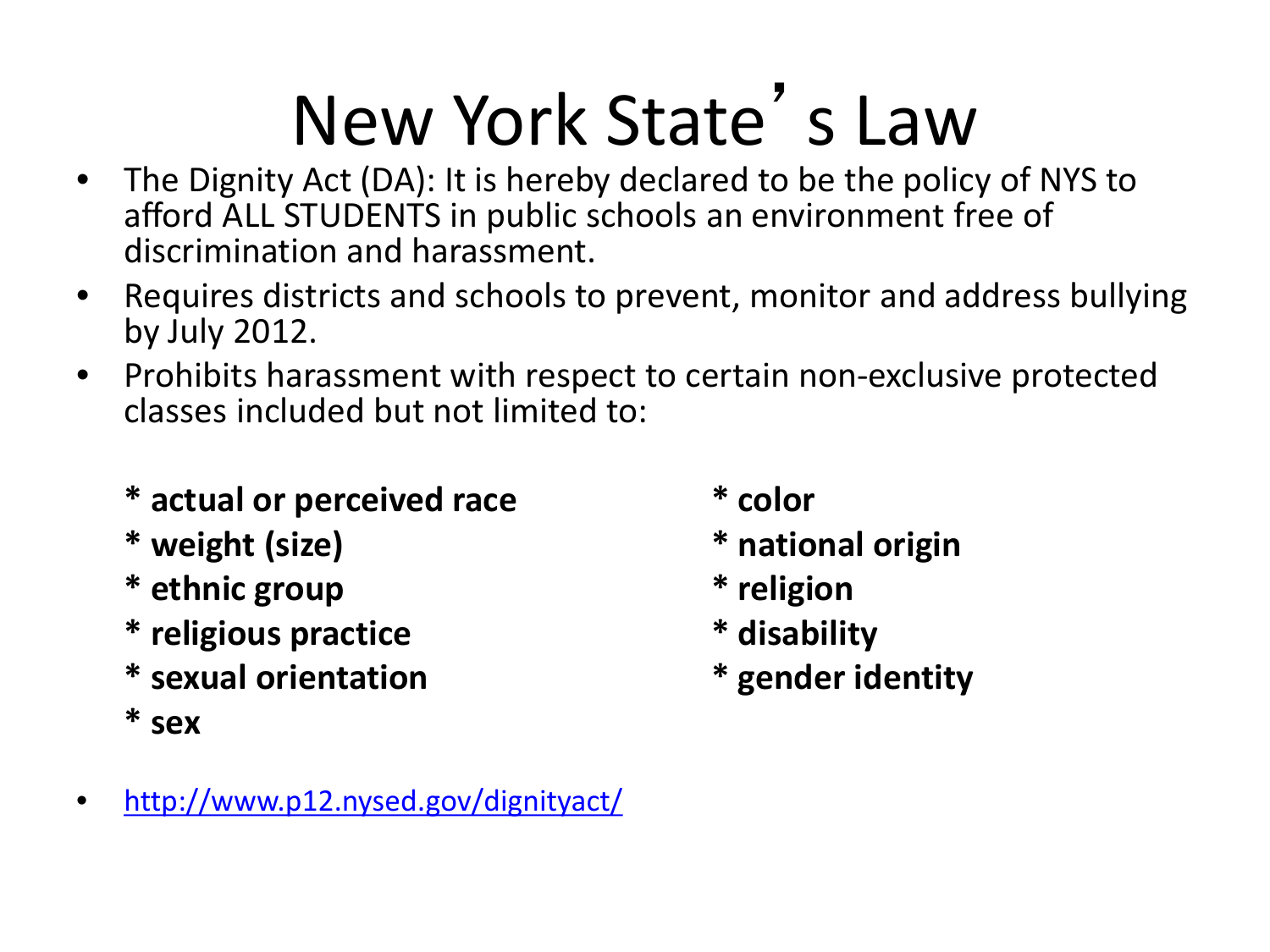### Bullying is a type of harassment



- An intentional act of aggression, based on an imbalance of power, that is meant to harm a victim either physically or psychologically.
- Usually occurs repeatedly and overtime, however sometimes can be identified in a single event.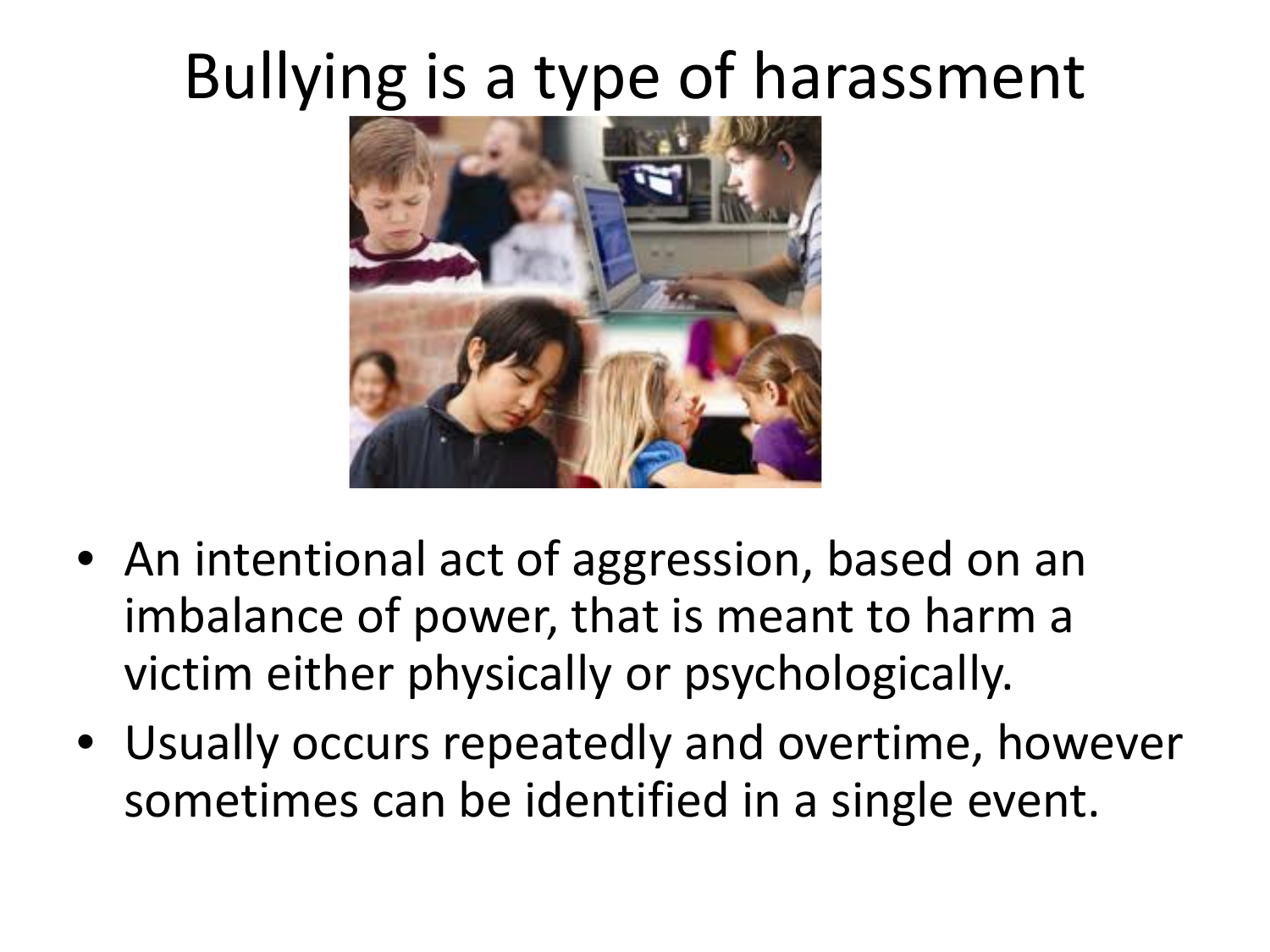# Types of Bullying Behaviors

#### **PHYSICAL**

- Hitting, punching, tripping
- Kicking, pushing, scratching
- Damaging/stealing property

#### **VERBAL**

- Name calling, teasing, taunting
- Making offensive remarks
- Making discriminatory remarks
- Verbally threatening, intimidating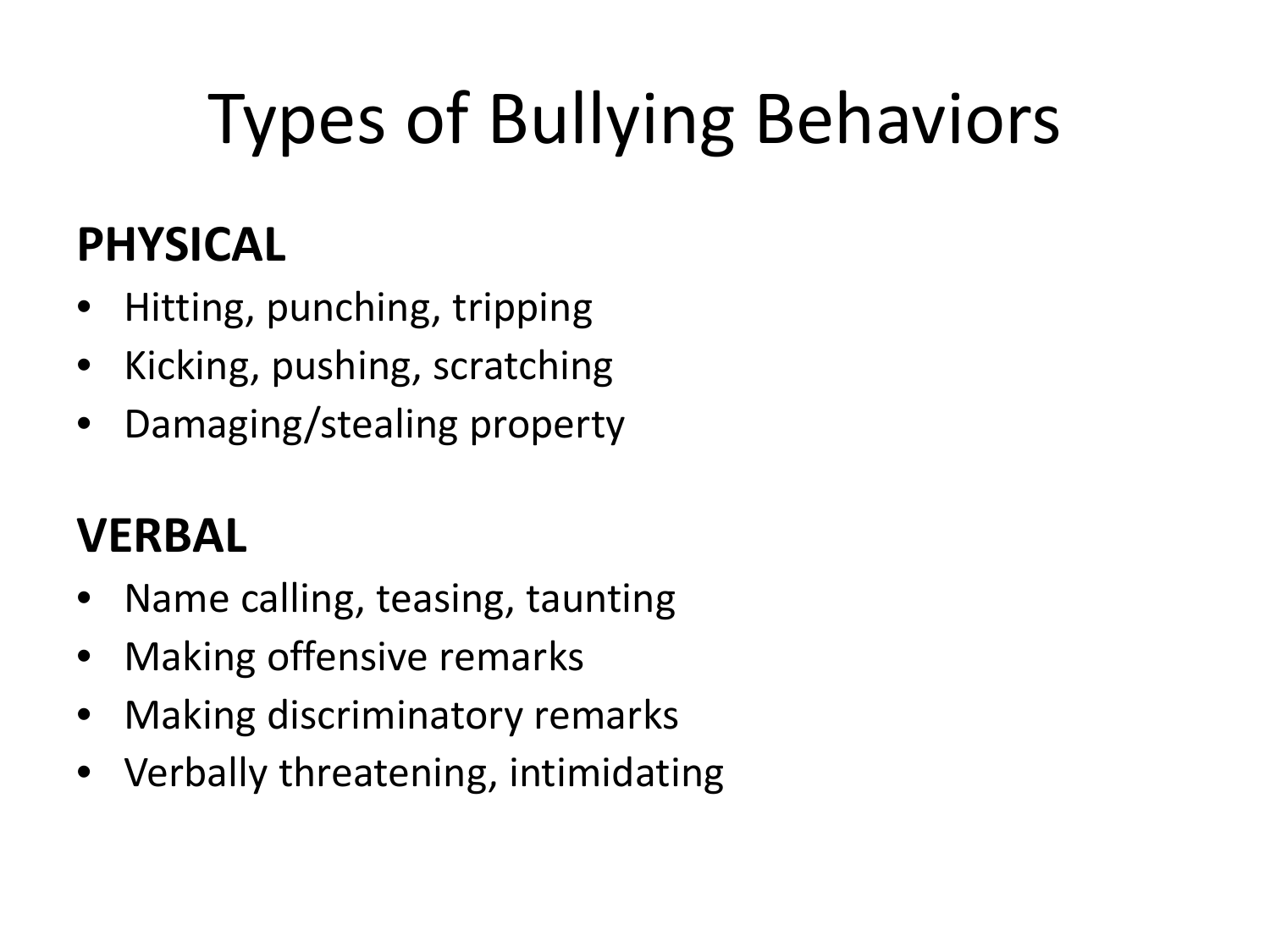#### **SOCIAL/ EMOTIONAL**

- Excluding or threatening to exclude
- Spreading rumors, gossiping
- Ostracizing, alienating
- Using threatening looks or gestures
- Extortion

#### **CYBERBULLYING**

• Use of the internet or cell phone to harass and intimidate (email, instant messaging, social networks, chat room exchanges, website posts, cell phones)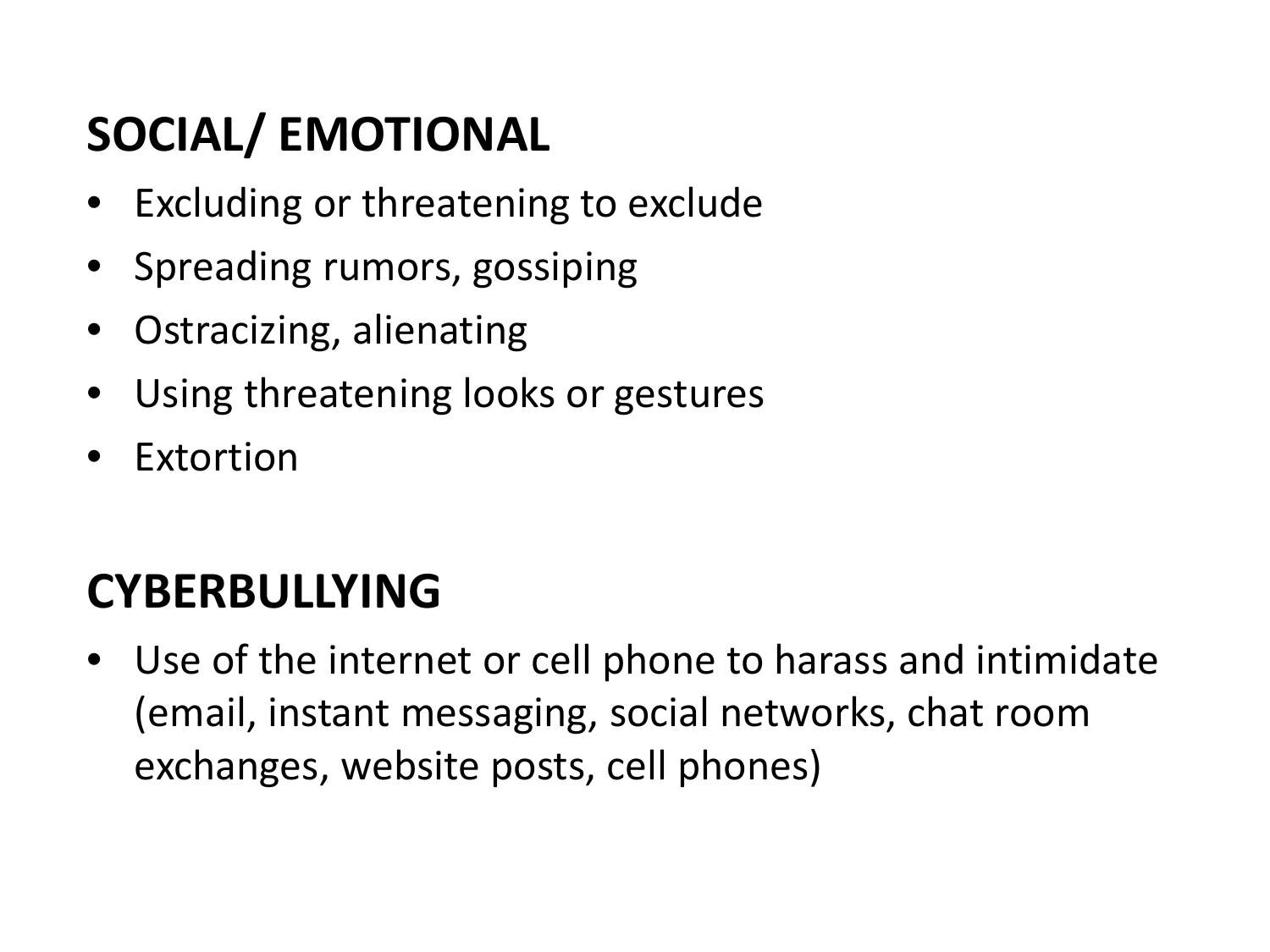# Possible Contributing School Factors

- Bullying incidents are too often unnoticed or ignored
- No clear rules and consequences
- Culture of "tattling" rather than "telling" or "ratting" rather than "reporting"
- Little principal involvement with students
- Poor cohesiveness and communication among staff members and between the staff and the principal
- Lack of respect among all constituents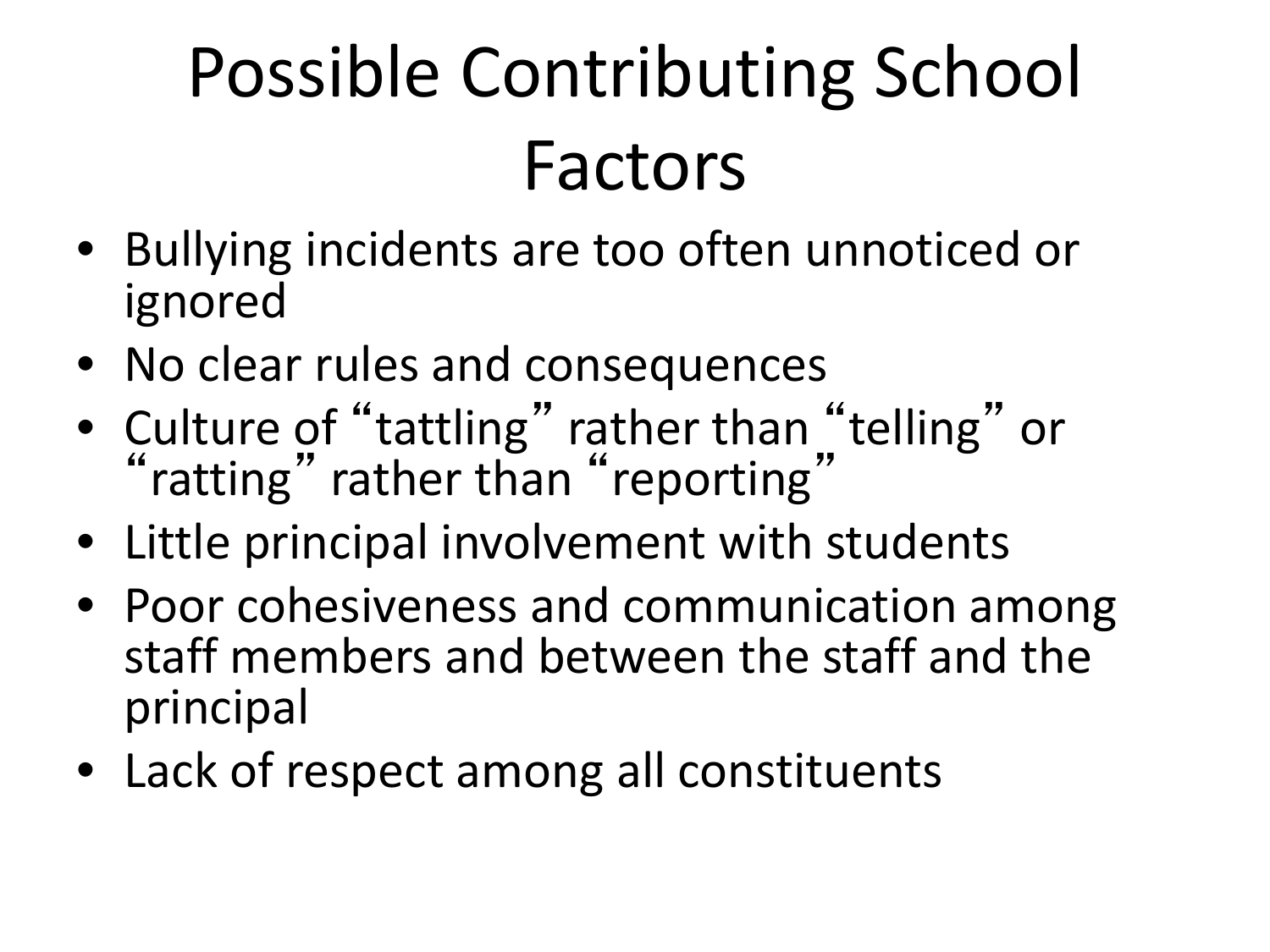# School Risk Factors

- Lack of clear expectations both academic and behavioral
- Lack of commitment or sense of belonging at school
- Academic failure
- Parents and community members not actively involved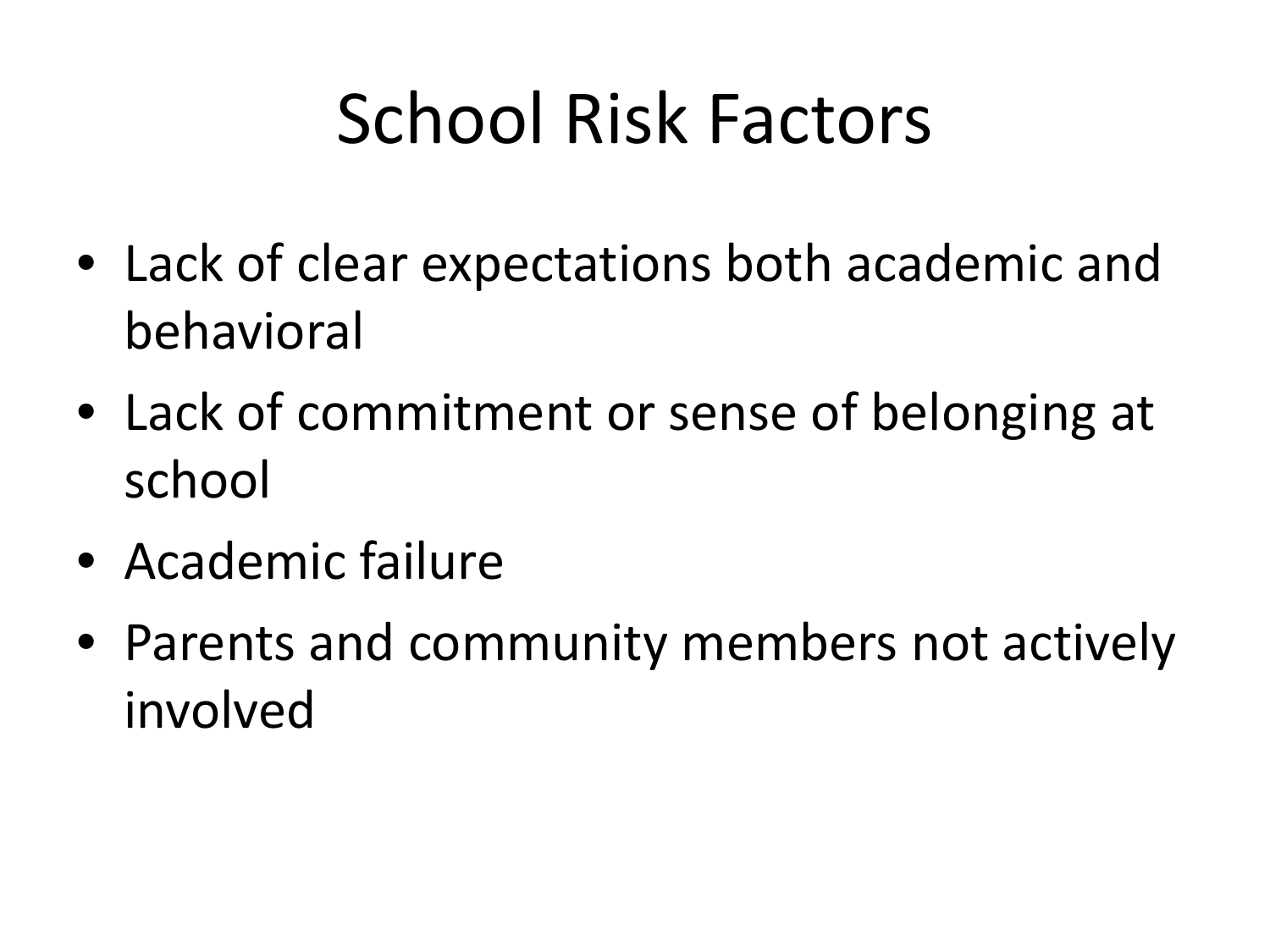## School Protective Factors

- Communicates high behavioral and academic expectations
- Encourages goal setting, academic achievement, and positive social development
- Positive attitudes toward school
- Fosters active involvement of students, parents, and community members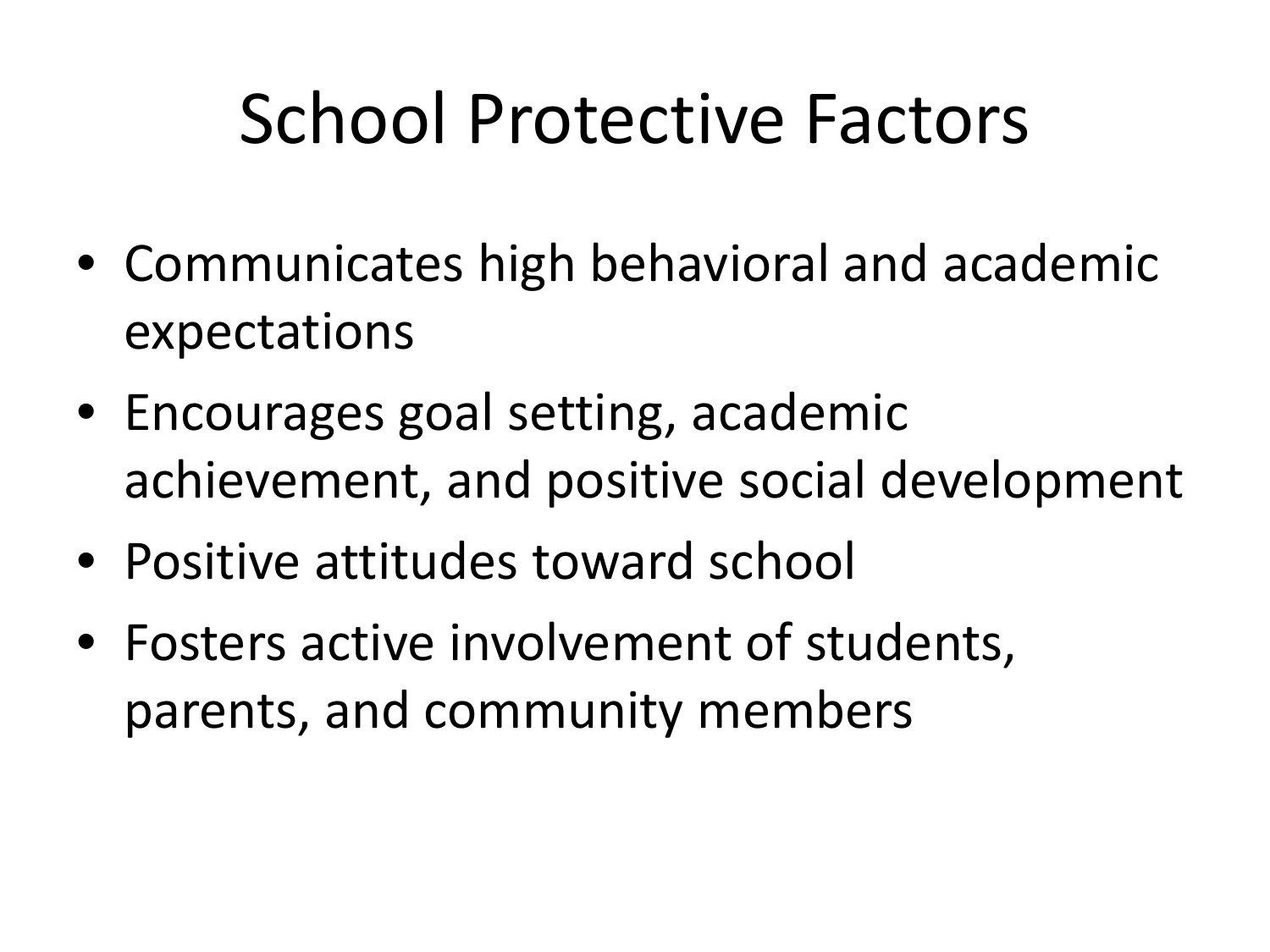### **The Participants**

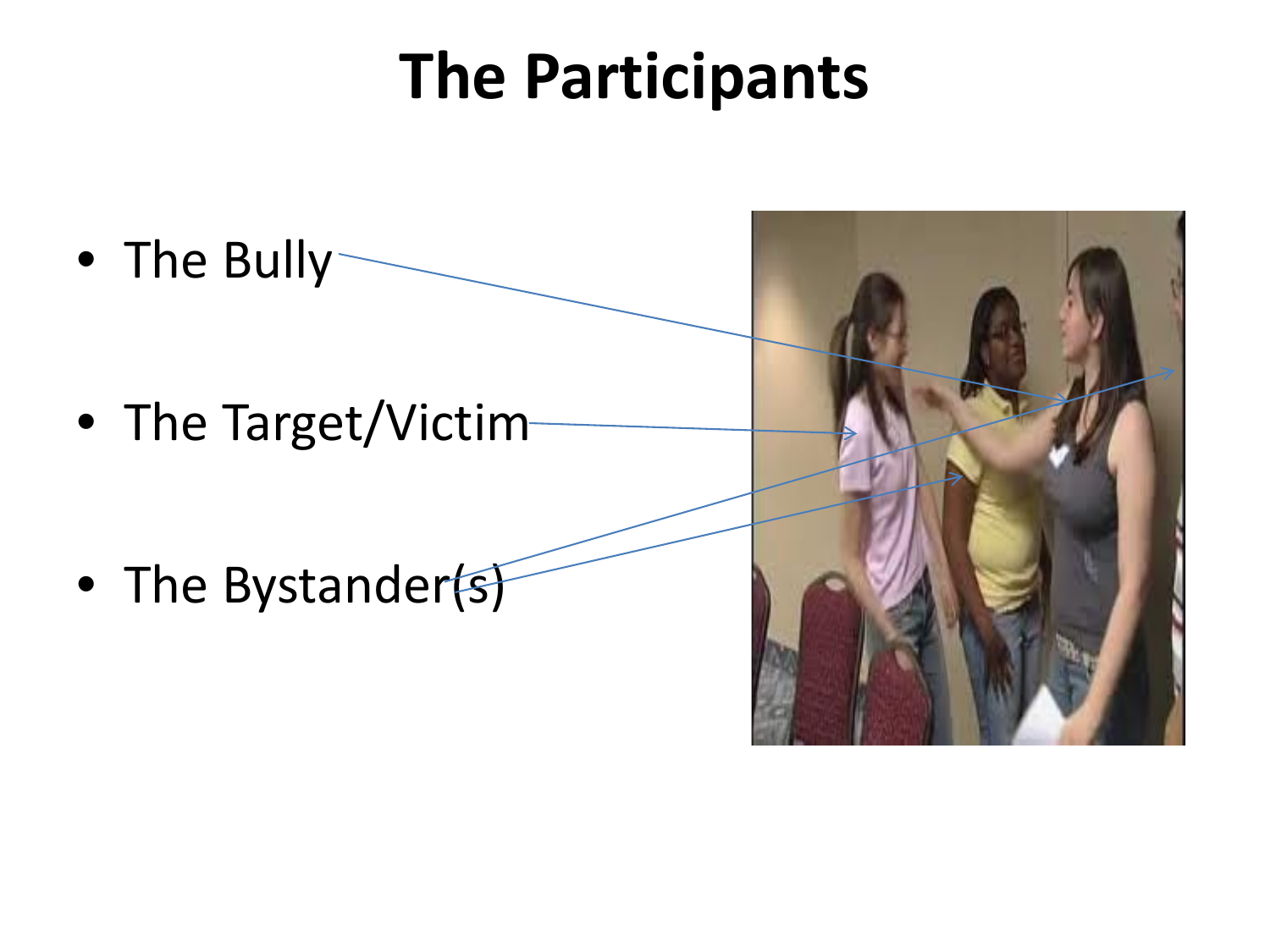# **The Bully**

- May posses a superior trait-attractive, athletic, sociable
- Leads by intimidation
- Have average levels of self-esteem
- Enjoys being in control and likes to subdue others
- Sees slights and hostilities when none are meant
- Lacks empathy
- Displays verbal and/or physical aggressive behavior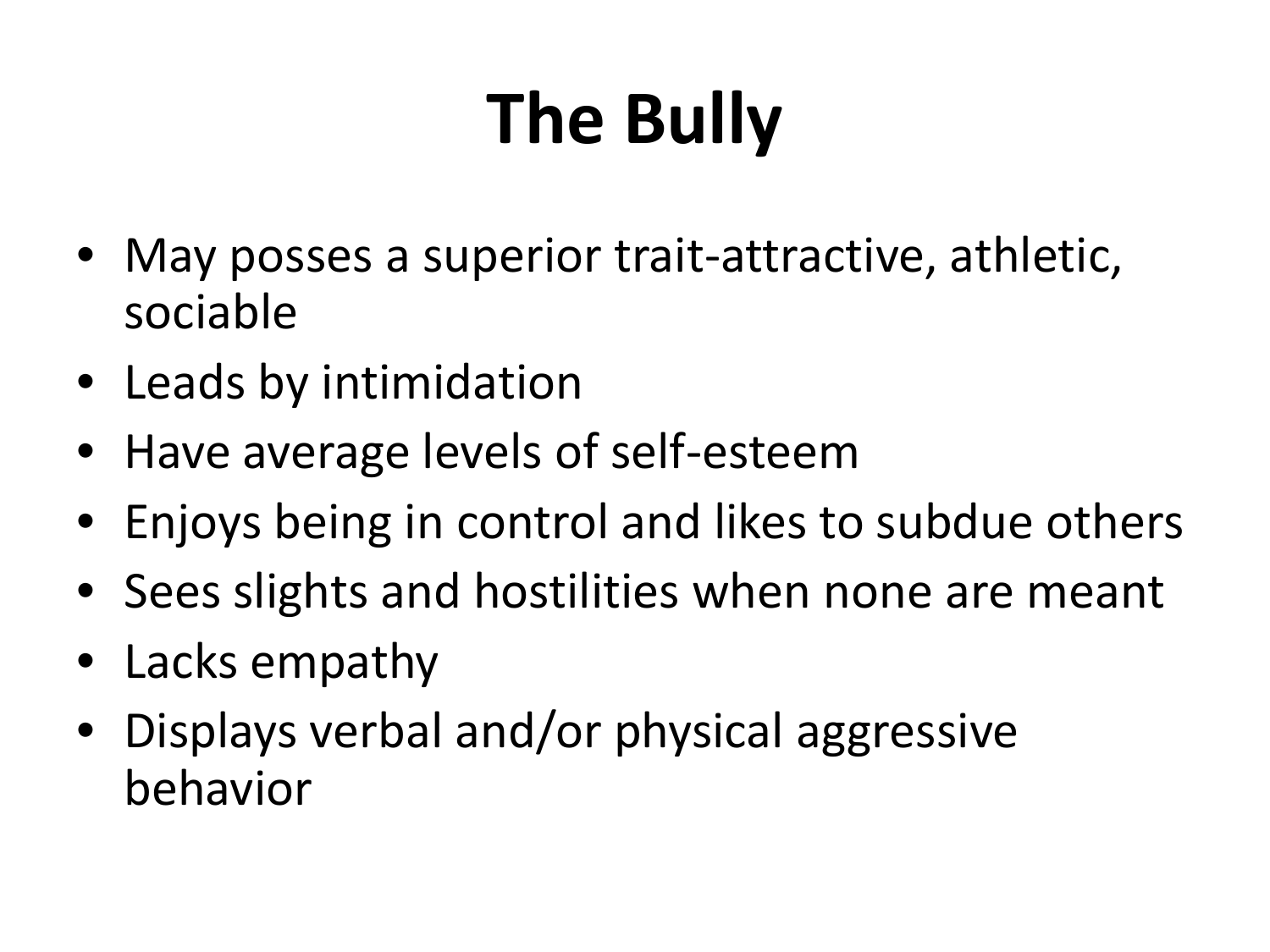# **The Victim**

- **Passive Victim**-socially awkward, pleasers, compliant, fear of confrontation
- **Provocative Victim**-restless, irritating to others, seen teasing others, likely to fight back but lose, and emotional
- **Cyber Victim**-either passive or provocative, may feel isolated, dehumanized, or helpless at the time of the attack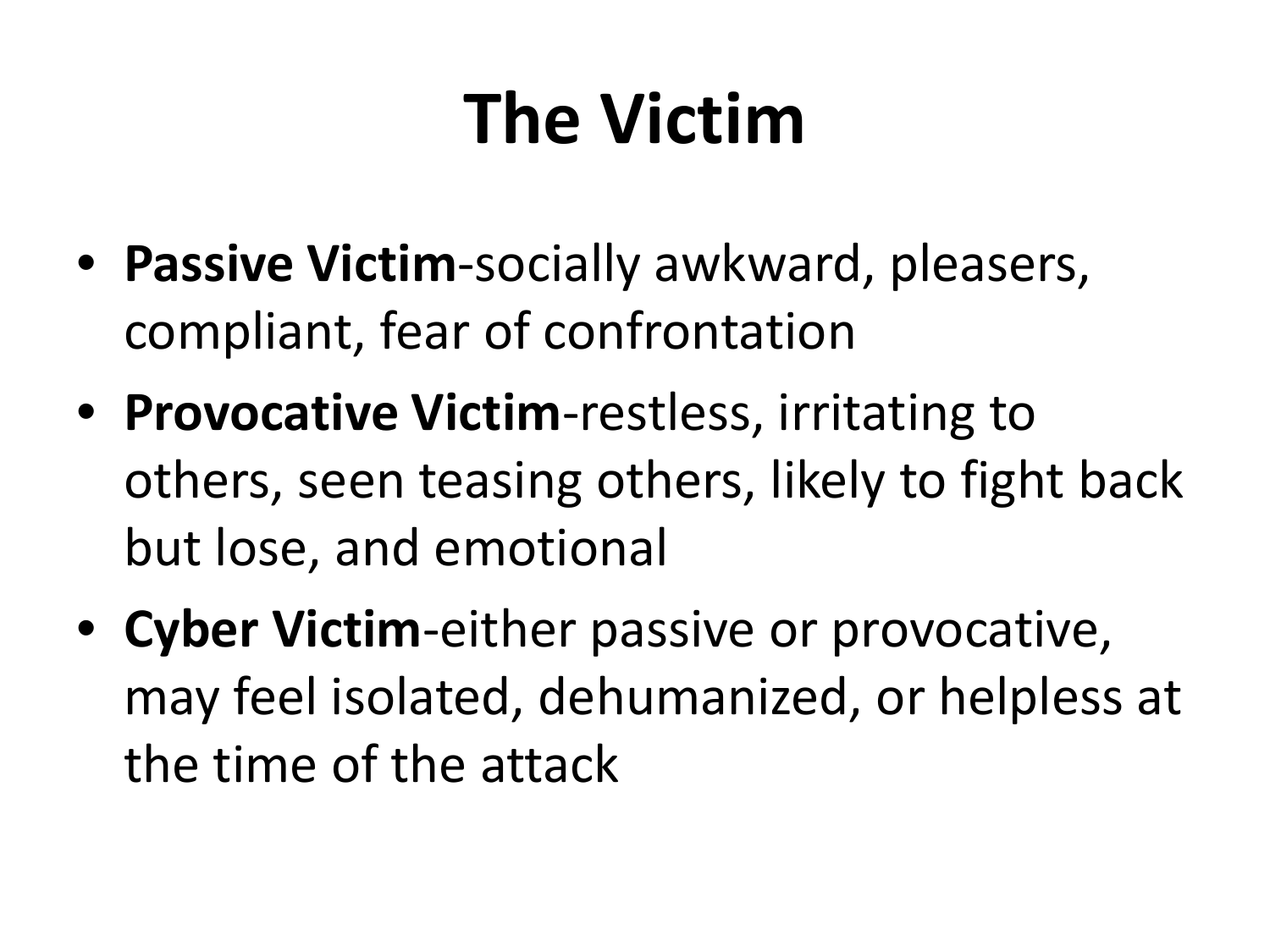# **The Bystander-those who watch bullying happen or hear about it**

- **Passively** accept bullying by watching and doing nothing
- **Provide** the audience a bully craves and the silent acceptance that allows bullies to continue their hurtful behavior
- **Instigate** the bullying by prodding the bully to begin
- **Encourage** the bullying by laughing, cheering, or making comments that further stimulate the bully

### • **The Upstander-those who support and defend the victim**

- **Directly** intervene by discouraging the bully, defending the victim, or redirecting the situation away from the bullying
- **Get help** by rallying support from peers to stand up against bullying or by reporting the bullying to adults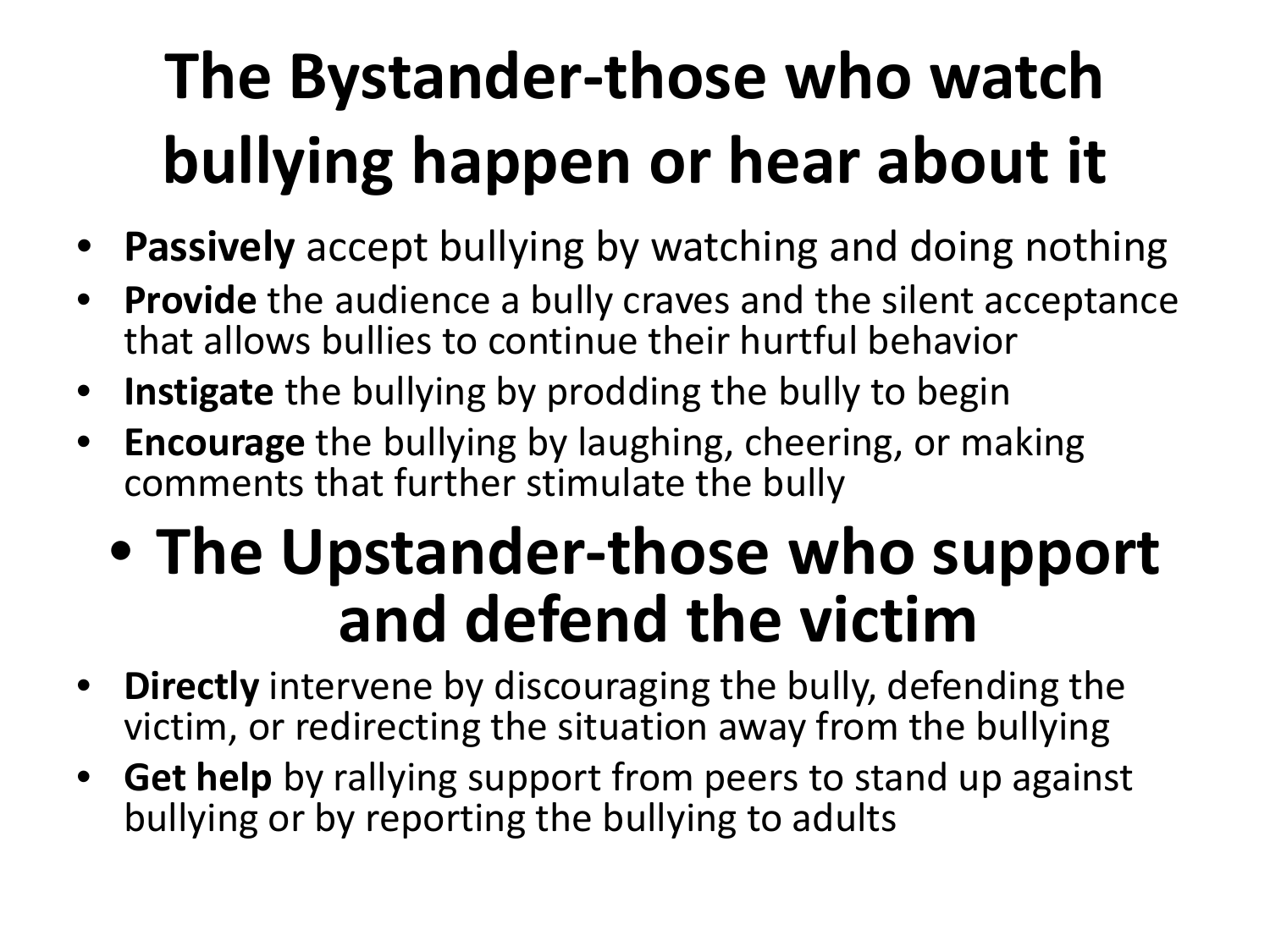# **The Bully/Victim Cycle**



- Identification with the Aggressor
- Victims who have been repeatedly bullied often have an increase in aggression
- When they are put in a position of control or power they identify with the bully and do onto others what has been done to them
- Thus the victim becomes the bully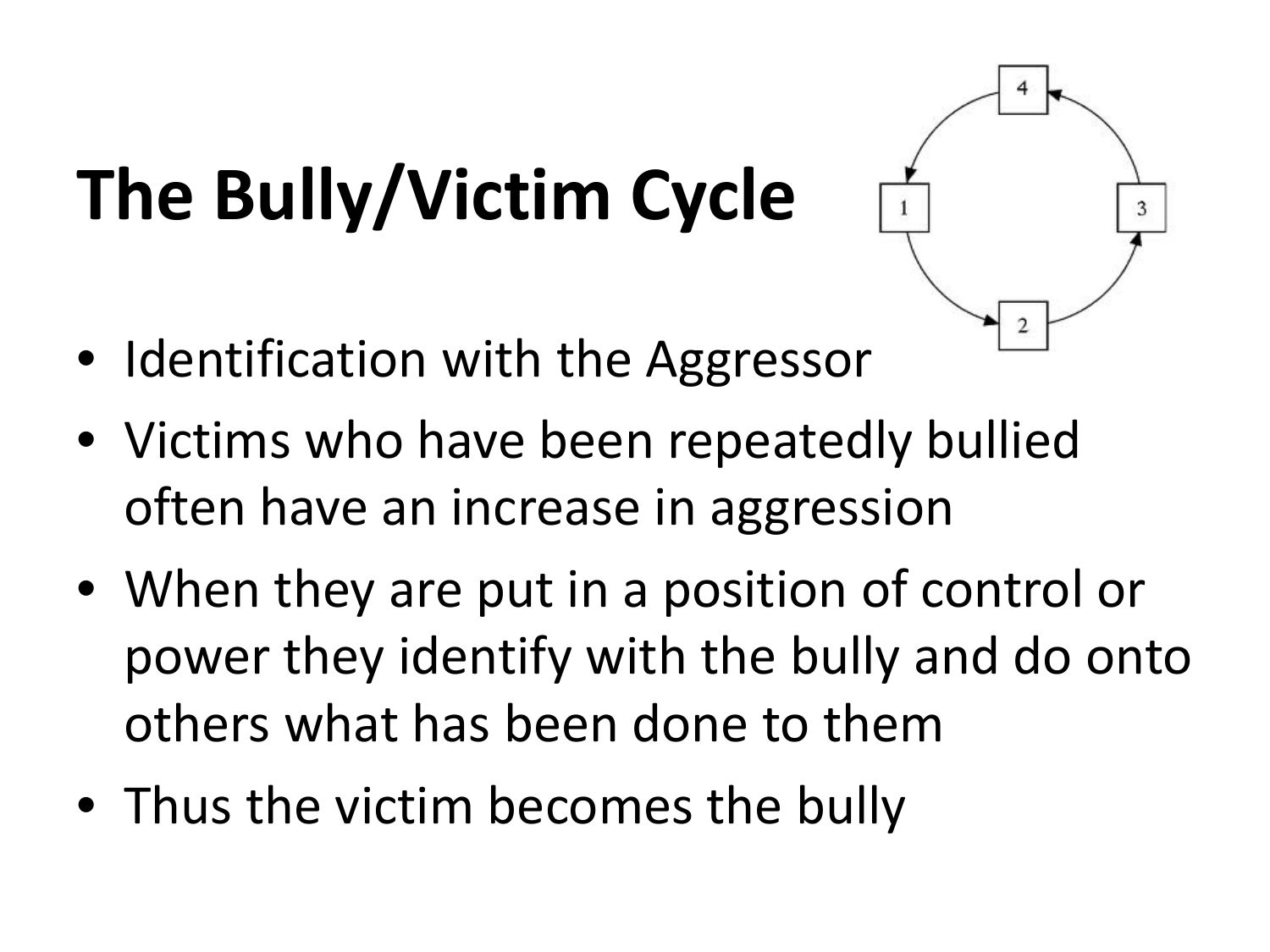## What Schools Can Do

• Schools need to implement bullying prevention and intervention strategies that fit their school culture



• Establish a district policy to prevent and intervene in all forms of bullying, cyber bullying, and harassment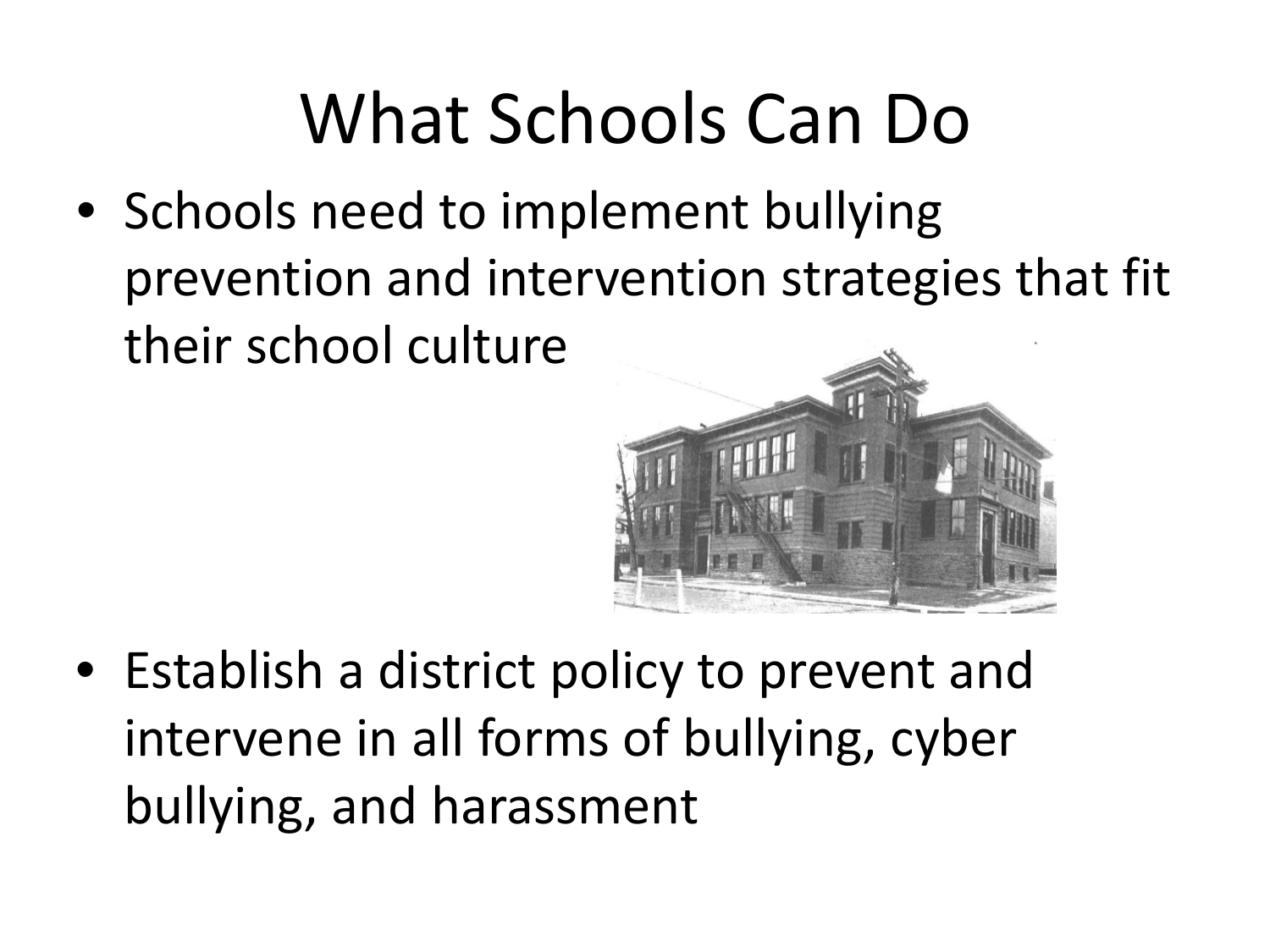# Establishing a Bully Intervention Team (BIT)

- Each building level IST is the BIT
- Follows district anti-bullying policy
- Creates a reporting system that uses the tiered interventions identified in the district' s RTI Plan, which includes hierarchal consequences for bullying behaviors
- Rewards pro-social behaviors through PBIS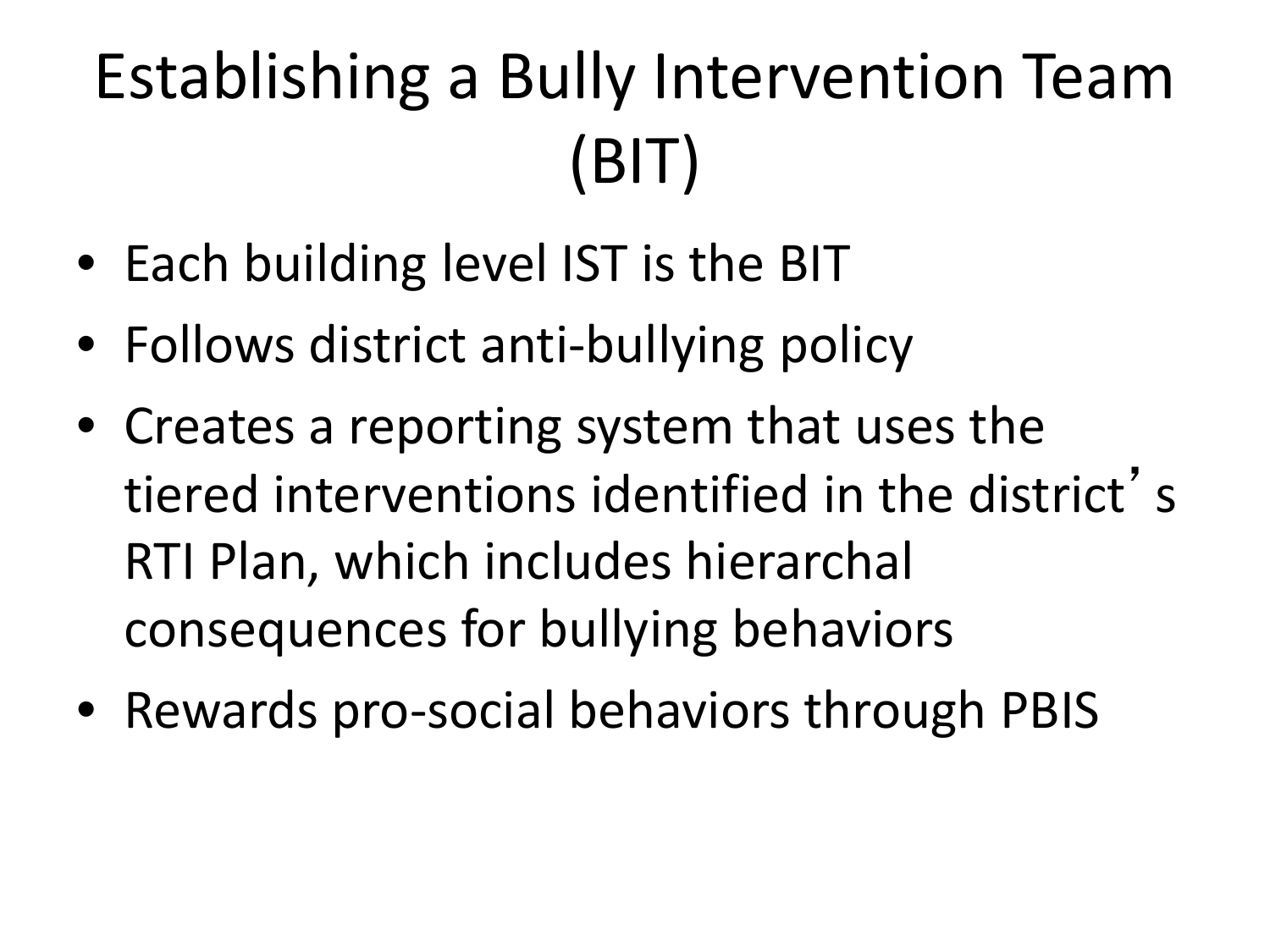### Interventions/Strategies



Interventions must be provided to the victim, the bully and the bystander

Intervention of Strategies are provided to: Parents/Guardians, Teachers, Teacher Aides/Monitor/ Bus Drivers

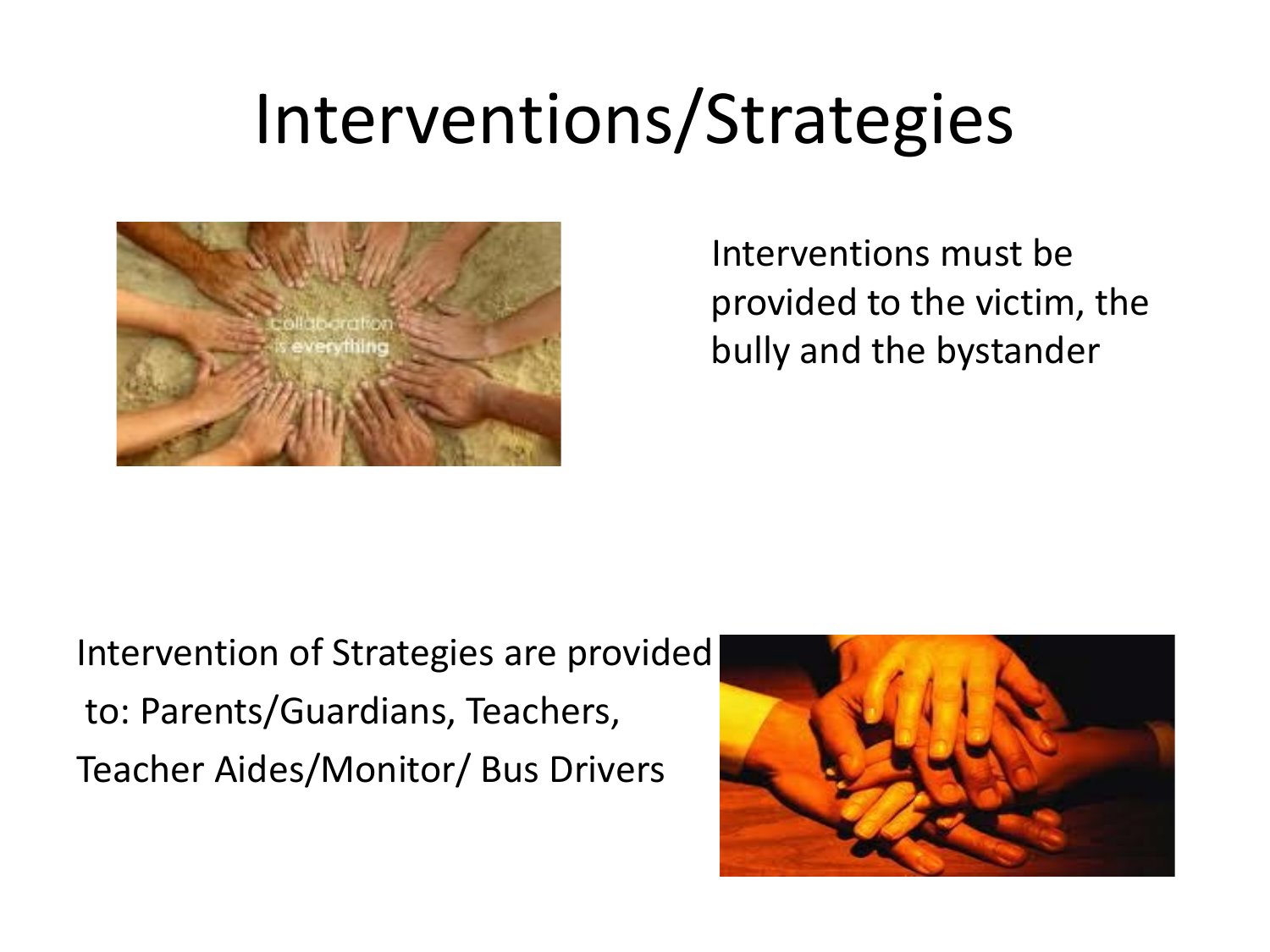## Action Plan

- Use the district developed data collection plan for interviews, questionnaires, and surveys
- Review and interpret data
- Use the date driven intervention/prevention plan
- Implement intervention training for all constituents (this power point and the RTI Plan presentation)
- Effective reporting system
- Use the hierarchy of consequences
- Continually re-assess the effectiveness of the plan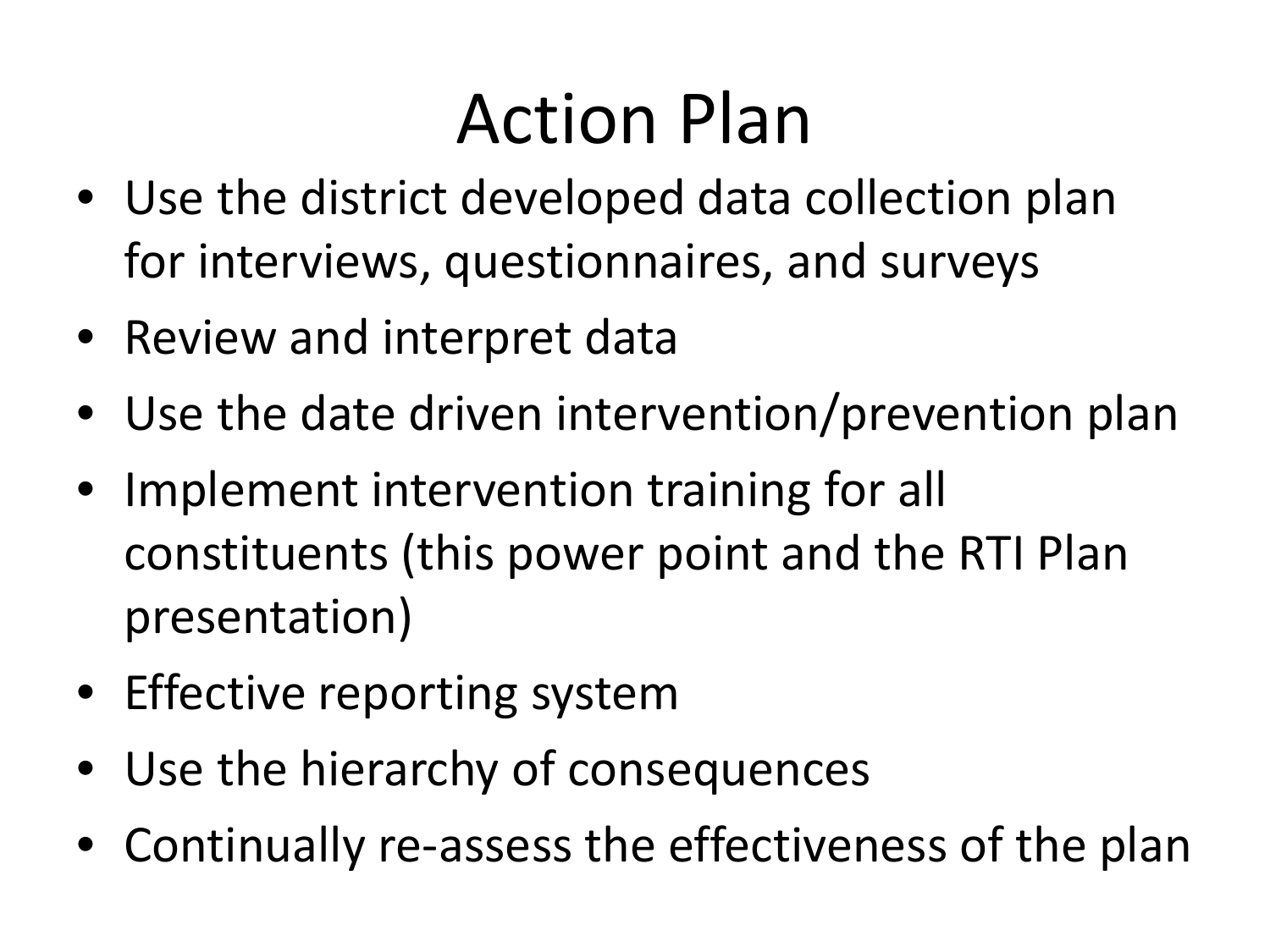# Reporting

- Develop a 24/7 district-wide anonymous reporting system that is publicized
- Primary goal is to create a culture where students feel comfortable reporting to a responsible adult
- Those who need to be trained to report include students, administration, security personnel, teachers, coaches, bus drivers, aides, custodial staff, parents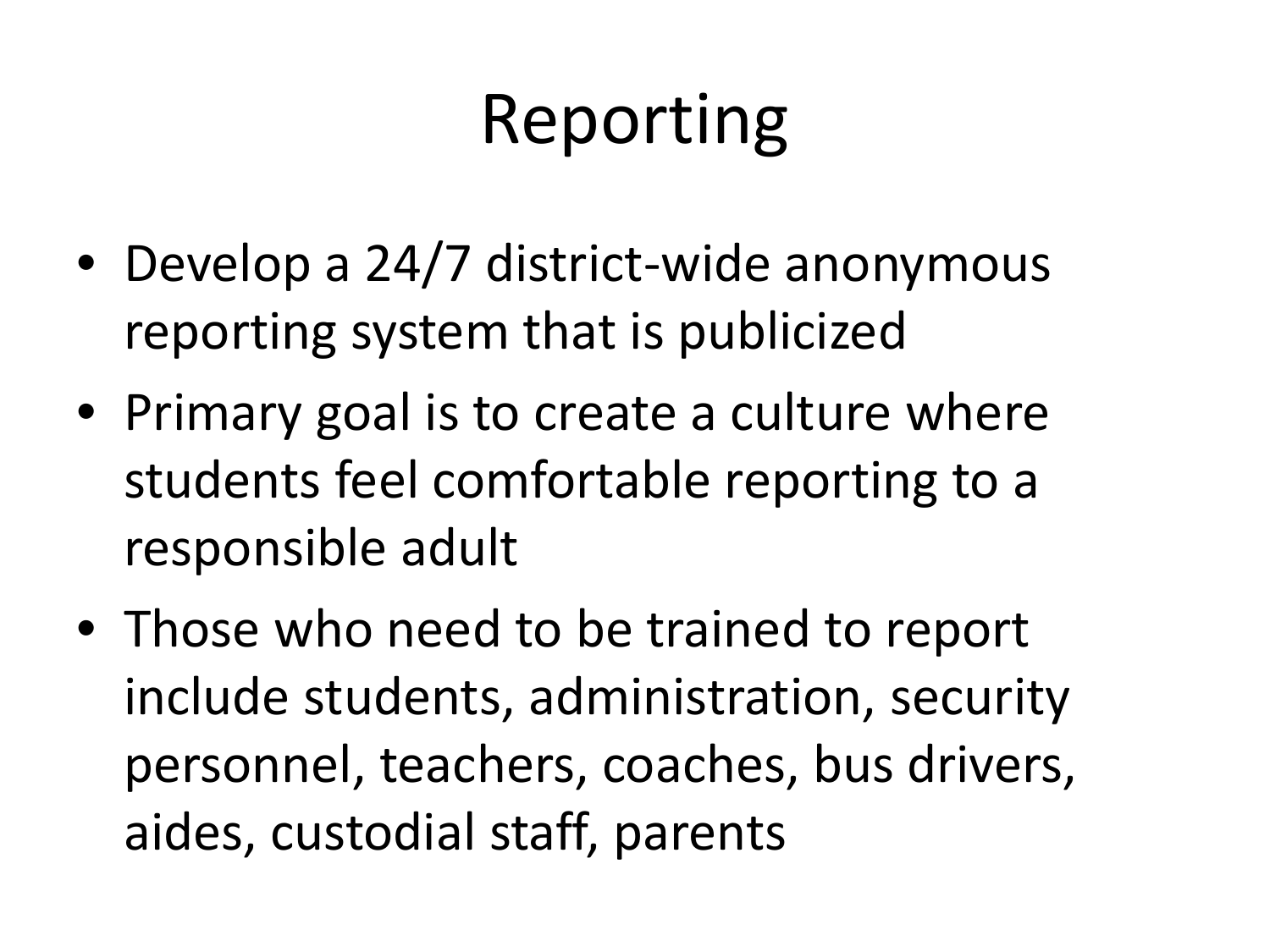### What sites and events are covered by DA?

- DA applies to public schools, BOCES, and charter schools.
- DA applies to incidents on school property (in a school building, athletic playing field, playground, parking lot, school bus)
- DA applies to public school sponsored functions (school sponsored extracurricular events or activities)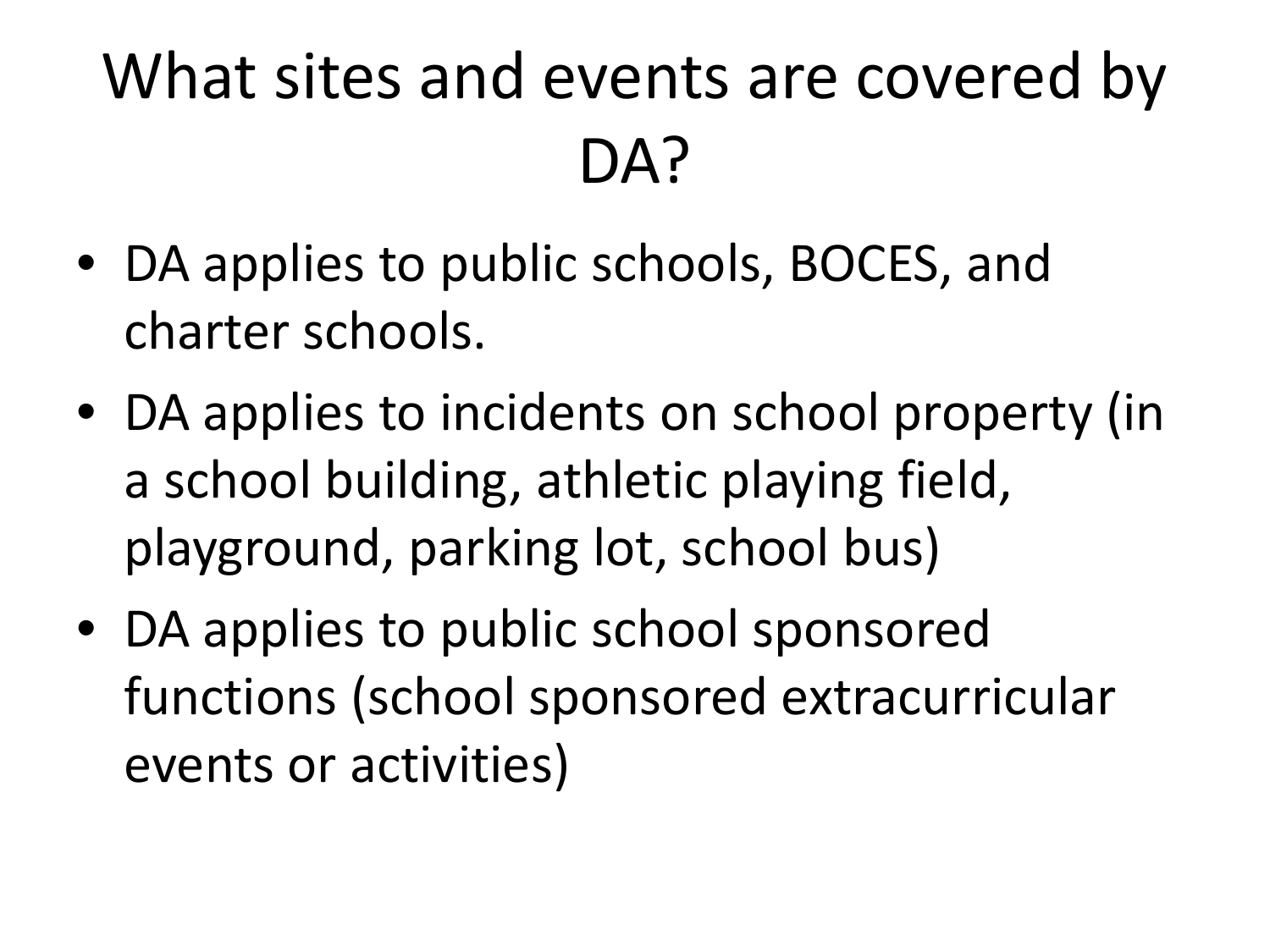# Requirements of DA

- Designation of "DIGNITY ACT COORDINATOR" to be trained in non-discriminatory instructional and counseling methods and in handling human relationships (IST Coordinator)
- At least one employee in every building/school and be BOE approved.
- Name and contact must be shared with all school personnel, students, and parents/guardians
- If the Coordinator vacates his/her position it must be immediately filled by an interim pending approval of a successor.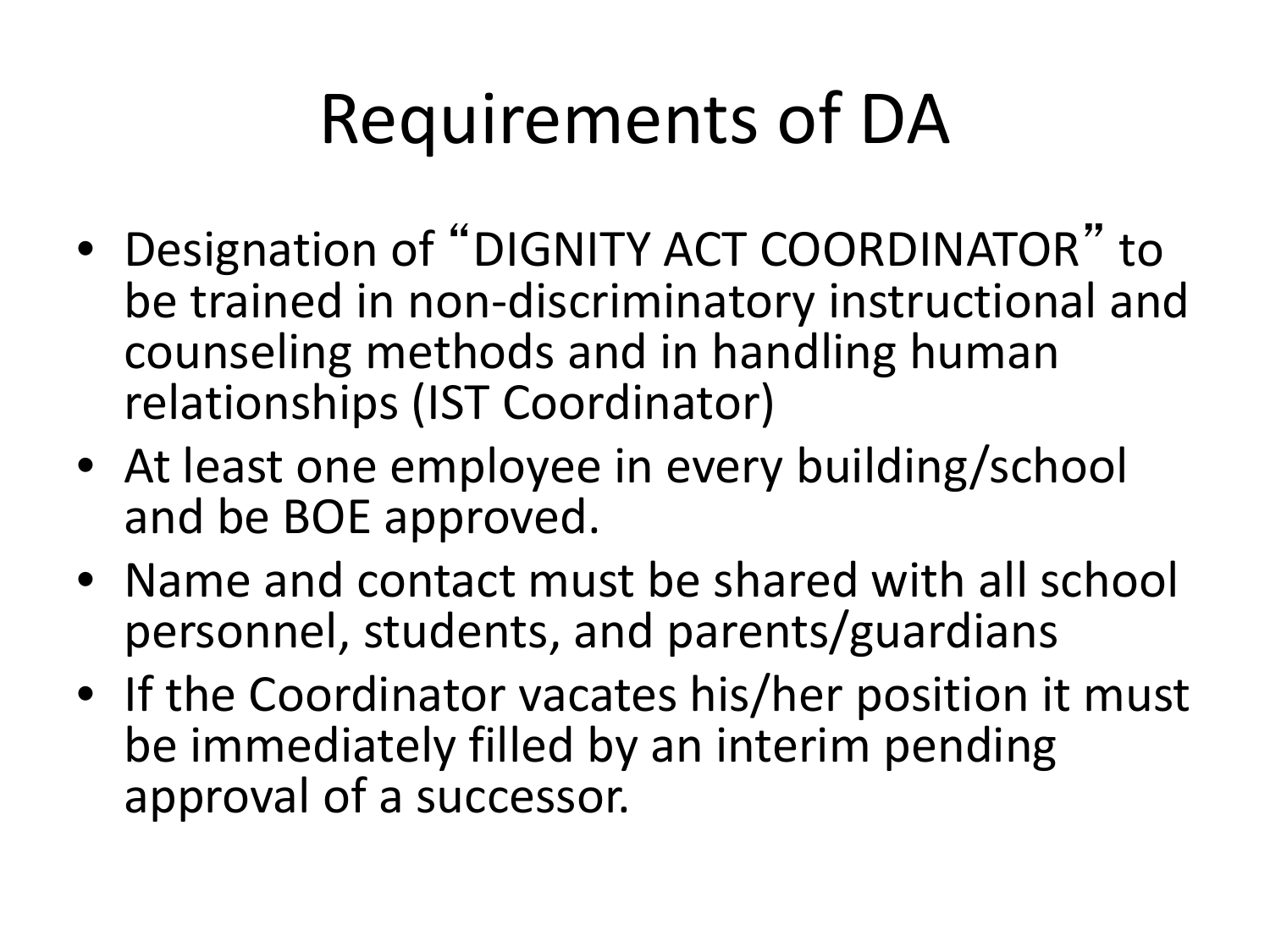

- Staff training to raise awareness and sensitivity of school employees of harassment and discrimination.
- Promote civility and a safe, nurturing environment
- Prevent harassment, discrimination, or bullying by students or employees.
- Provide a response to students who are harassed, and bullied at school.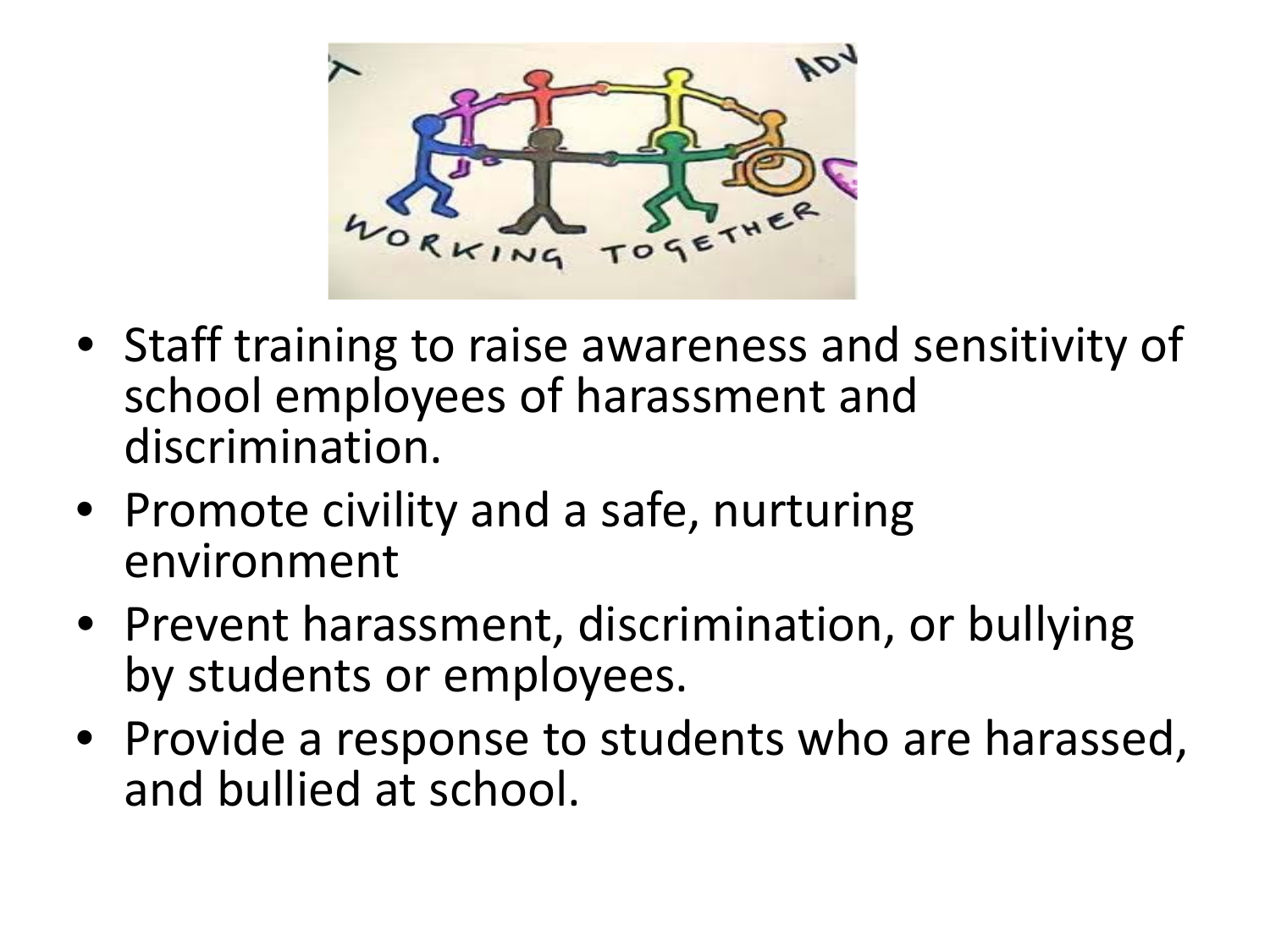### Education Law 801 Requires:

- Sensitivity and tolerance curricula for students
- The curriculum must include instruction in:
	- \*civility \* citizenship
	- \*character \*honesty
	- \*tolerance \*personal responsibility
	- \*respect for others \* dignity for all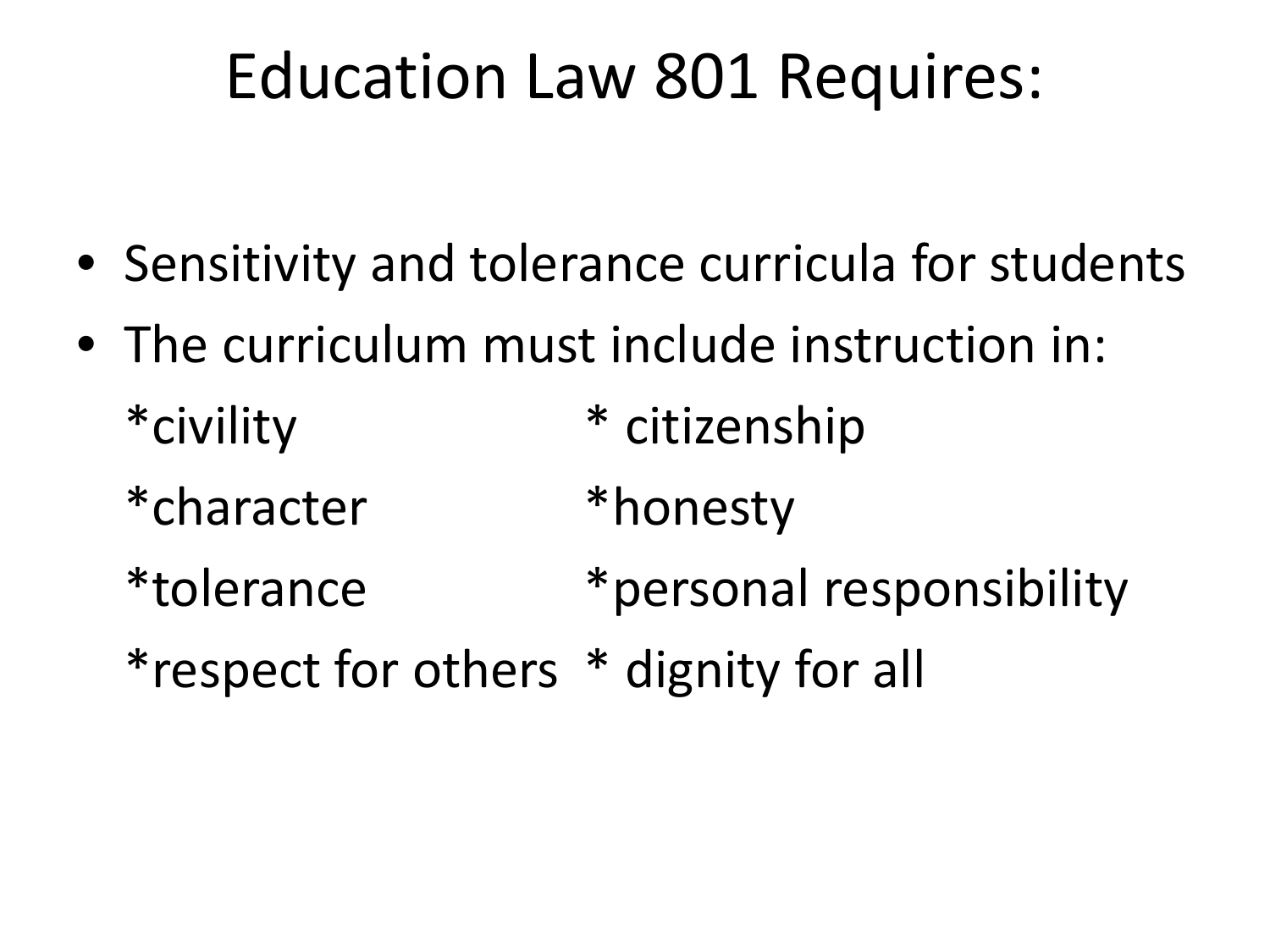# Code of Conduct Revision

- Districts must revise the code of conduct to create a school environment free from harassment, and discrimination.
- Districts are required to provide an age appropriate version of the policy written in **plain language** to be included in the code of conduct.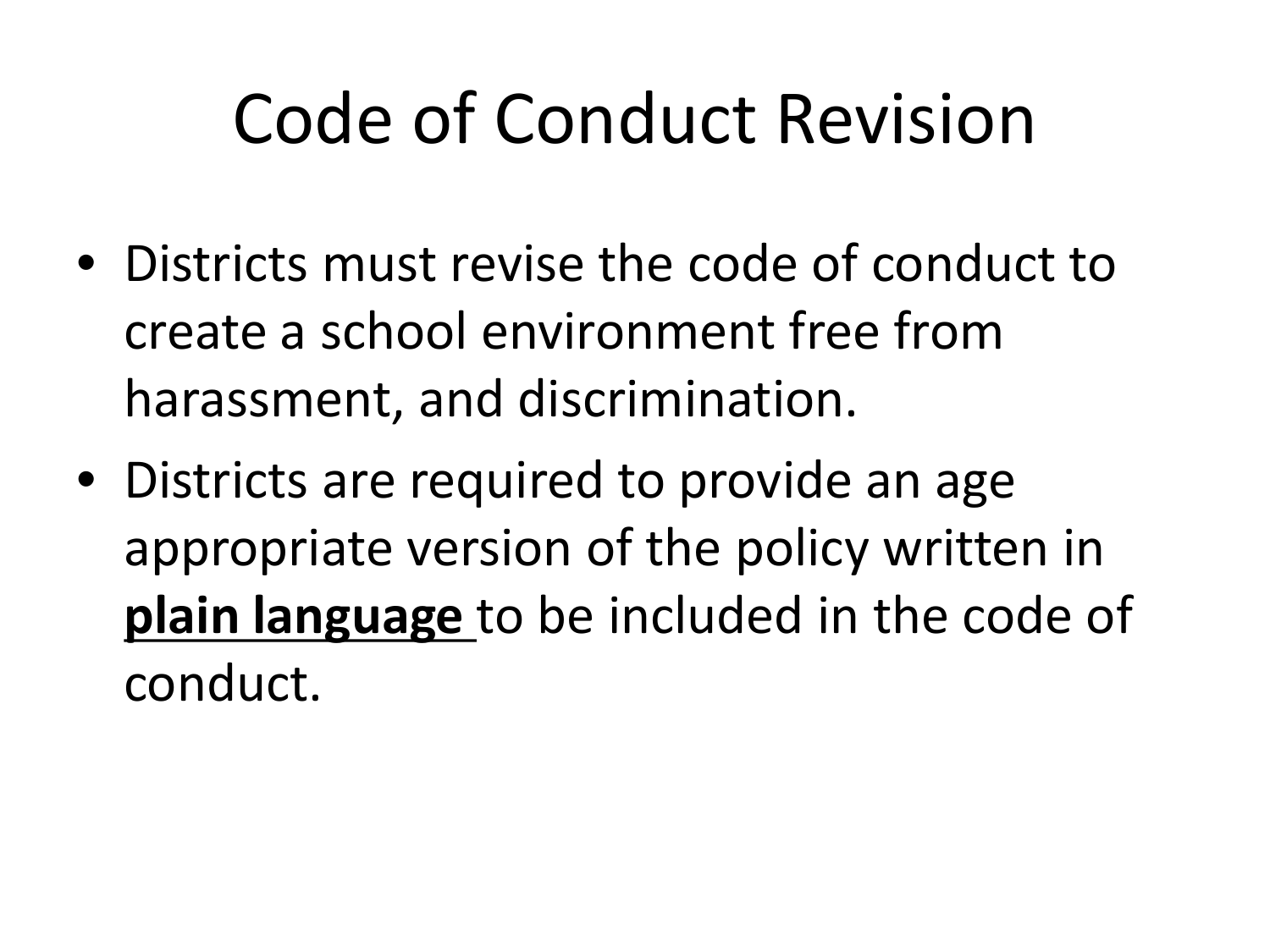- The code of conduct shall include, but is not limited to:
- Provisions prohibiting discrimination and harassment against any student, by employees, or students on school property or at a school function, that creates a hostile environment by conduct, with or without physical contact and/or by verbal threats, intimidation, or abuse, of such a severe nature that: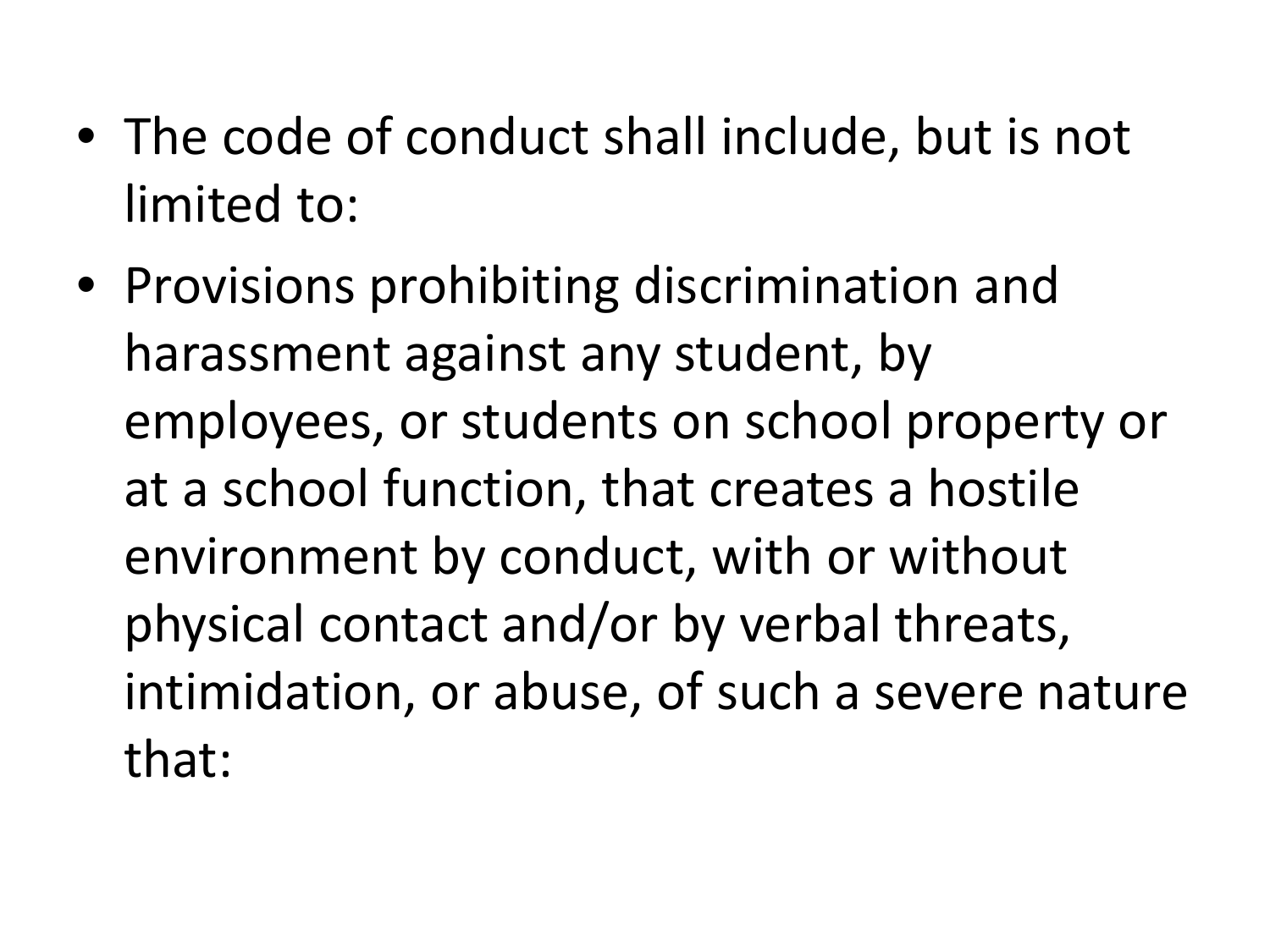• (1) has or would have the effect of unreasonably and substantially interfering with a student's educational performance, opportunities or benefits or mental, emotional and/or physical wellbeing or

• (2) reasonably causes or would reasonably be expected to cause a student to fear for his/her physical safety.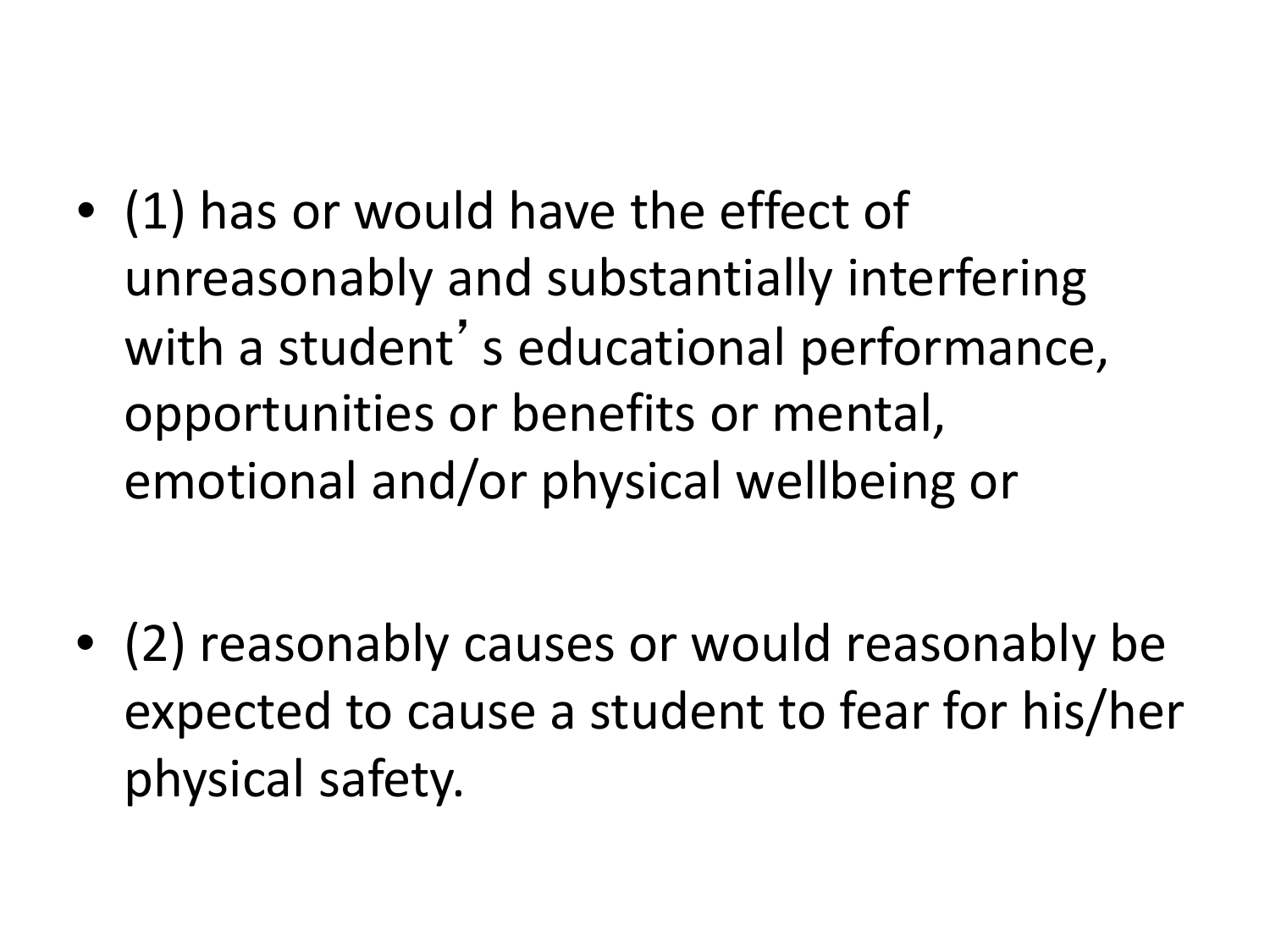• Such conduct shall include, but is not limited to, threats, intimidation or abuse based on a person 's actual or perceived race, color, weight (size), national origin, ethnic group, religion, religious practice, disability, sexual orientation, gender identity or sex.